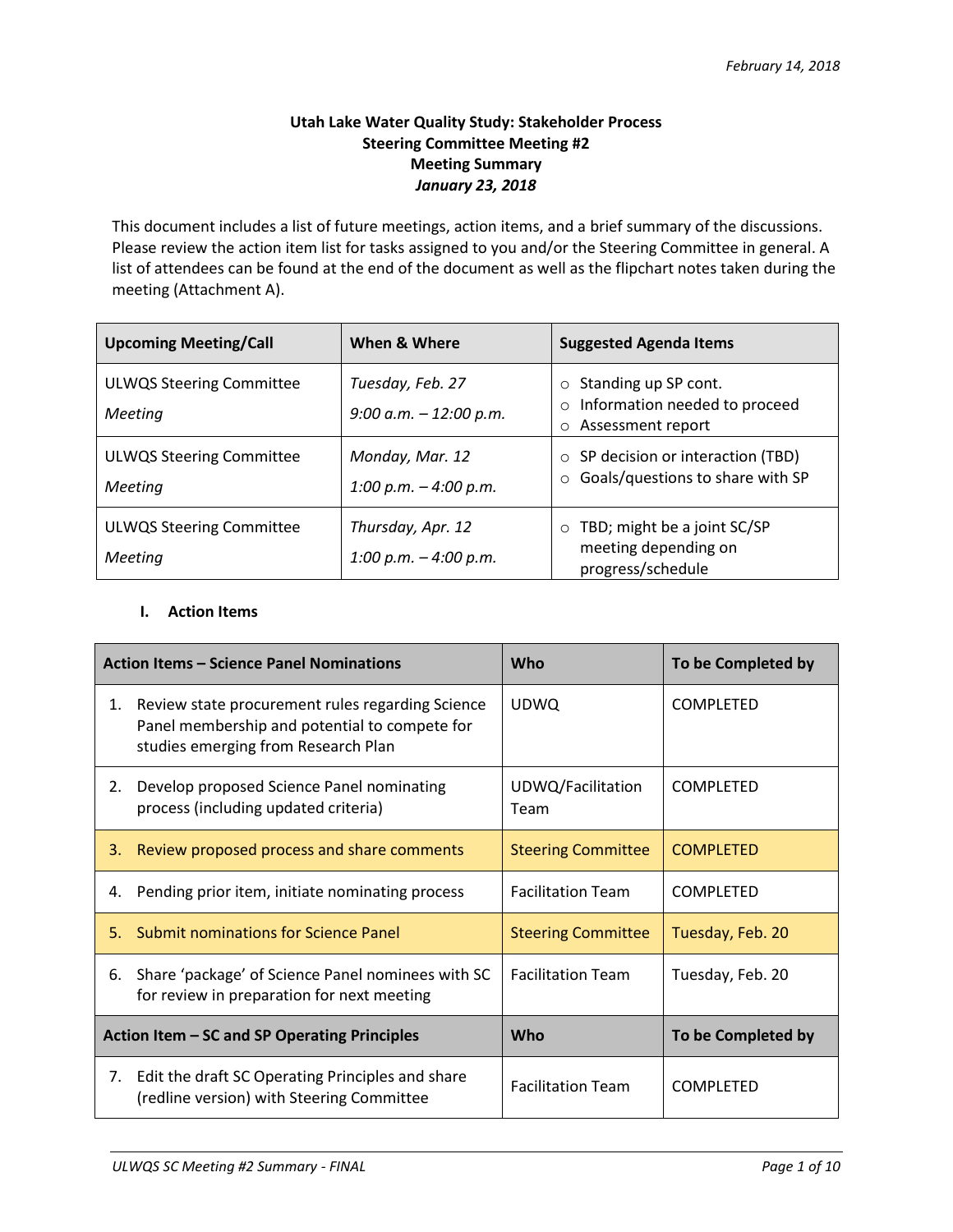| 8. | <b>Review revised draft Steering Committee</b><br>Operating Principles and share comments and/or<br>proposed edits                                                                         | <b>Steering Committee</b> | <b>COMPLETED</b>   |
|----|--------------------------------------------------------------------------------------------------------------------------------------------------------------------------------------------|---------------------------|--------------------|
|    | 9. Share updated draft Steering Committee Operating<br>Principles (post Steering Committee review)                                                                                         | <b>Facilitation Team</b>  | Friday, Feb. 16    |
|    | 10. Develop draft Science Panel Operating Principles<br>for review in preparation for next meeting                                                                                         | <b>Facilitation Team</b>  | Friday, Feb. 16    |
|    | Action Item - Additional Information                                                                                                                                                       | Who                       | To be Completed by |
|    | 11. Share written public comments provided at<br>Meeting #2                                                                                                                                | <b>UDWQ</b>               | COMPLETED          |
|    | 12. Identify ~5 key papers for Steering Committee<br>consideration (as a starting point for subsequent<br>Steering Committee discussion of information<br>needs and appropriate mechanism) | <b>UDWQ</b>               | Friday, Feb. 9     |
|    | 13. Update UDWQ ULWQS stakeholder list - add<br>names from public that have attended meetings<br>(and make other modifications as needed)                                                  | <b>UDWQ</b>               | <b>COMPLETED</b>   |
|    | 14. Review the ULWQS stakeholder list, check that it is<br>current and make any necessary edits                                                                                            | <b>Steering Committee</b> | Friday, Feb. 16    |
|    | 15. Share draft Stakeholder Assessment report with<br><b>Steering Committee</b>                                                                                                            | <b>Facilitation Team</b>  | Friday, Feb. 16    |
|    | 16. Provide information on website access to ULWQS<br>materials (meetings; background; etc.)                                                                                               | <b>UDWQ</b>               | COMPLETED          |
|    | 17. Create publically available contact list for Steering<br>Committee primary and alternate members (check<br>with members on information to be shared)                                   | <b>UDWQ</b>               | Friday, Feb. 16    |
|    | 18. Create proposed approach to presenting<br>background information during a joint Steering<br>Committee and Science Panel meeting                                                        | UDWQ/Facilitation<br>Team | Friday, Feb. 23    |
|    | 19. Develop language for the different phases (Phase 2<br>and 3) and key scope aspects (criteria; sources;<br>attainability; and implementation planning)                                  | <b>UDWQ</b>               | Friday, Feb. 23    |
|    | 20. Create document providing brief background<br>information on all Steering Committee members<br>and alternates for public awareness                                                     | <b>UDWQ</b>               | Friday, Feb. 23    |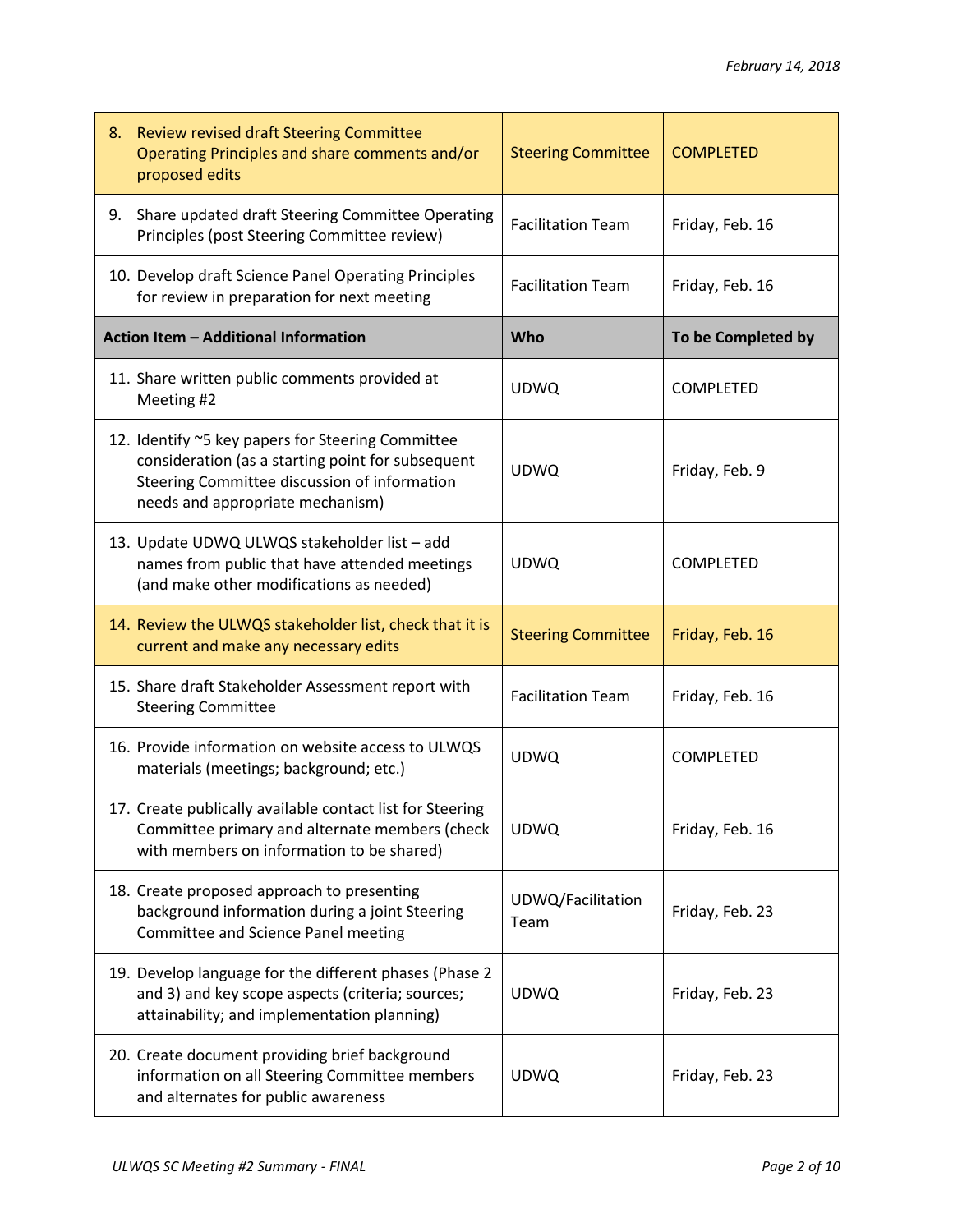| 21. Share draft public engagement white paper | Facilitation Team | Friday, March 23 |
|-----------------------------------------------|-------------------|------------------|
|                                               |                   |                  |

#### **II. Meeting Recording**

A recording of the meeting (via YouTube) is now available on the DWQ website: [\[https://deq.utah.gov/locations/U/utahlake/steering-committee.htm\]](https://deq.utah.gov/locations/U/utahlake/steering-committee.htm).

#### **III. Key Points of Discussion**

Participants were welcomed to the second meeting of the Utah Lake Water Quality Study (ULWQS) Steering Committee (SC) by meeting facilitator Paul De Morgan of RESOLVE. One of the Co-Chairs, Eric Ellis, Director of the Utah Lake Commission, introduced himself along with alternate co-chair Jim Harris, Assistant Director of the Division of Water Quality. Primary co-chair Erica Gaddis, Director of the Utah Division of Water Quality, arrived at 11:00 am, replaced Jim Harris at the table, and introduced herself.

Paul De Morgan, RESOLVE facilitator, provided the group with an overview of the meeting objectives: review the stakeholder process document and address any questions; introduce proposed operating procedures for Steering Committee approval; explore aspects of interest-based negotiations theory and application to this effort; continue discussion of Steering Committee goals and objectives and continue building a common platform of understanding for the overall effort; and initiate efforts to stand up the Science Panel (SP) and confirm next steps. Mr. De Morgan mentioned the public comment sign-in sheet and the sign-up process to provide public comments at the end of the meeting. Each Steering Committee member briefly introduced themselves and the stakeholder group that they represent.

### Stakeholder Process Document (Steering Committee/Science Panel "Charter")

Scott Daly of the Utah Division of Water Quality (UDWQ) gave an overview presentation of the process for the Utah Lake Water Quality Study (ULWQS) outlined in the Utah Lake Water Quality Study Stakeholder Process (Charter) document. While this was not new information and the Charter had been shared previously with the Steering Committee (SC), this was the first time that the Charter had been reviewed with the group. Mr. Daly described how the SC will work together with UDWQ, the Utah Lake Commission, and the Water Quality Board and reviewed Figure 2 (pg. 11), which depicts the process for the adoption of an in-lake nutrient standard for Utah Lake. He made one important clarification that the final box (outlined in a dotted line) in the lower right corner of the diagram depicts the UDWQ as an intermediary between the Steering Committee and the Water Quality Board; however, he clarified that UDWQ would not modify the SC findings before they are passed along to the Water Quality Board. He explained that the SC will need to engage with their stakeholders as they build partnerships in order to identify numeric criteria that will ultimately be approved by the Environmental Protection Agency (EPA).

During the overview presentation of the Charter document a series of questions and comments were brought up by SC members:

 In response to a question about whether similar projects have been done elsewhere, Mr. Daly responded that similar projects were successfully completed by UDWQ on Willard Spur and the Great Salt Lake where a similar arrangement of a steering committee and science panel guided the completion of the projects. Mr. De Morgan offered that the project approach could be considered a joint fact-finding effort (similar to many undertaken around the country) and the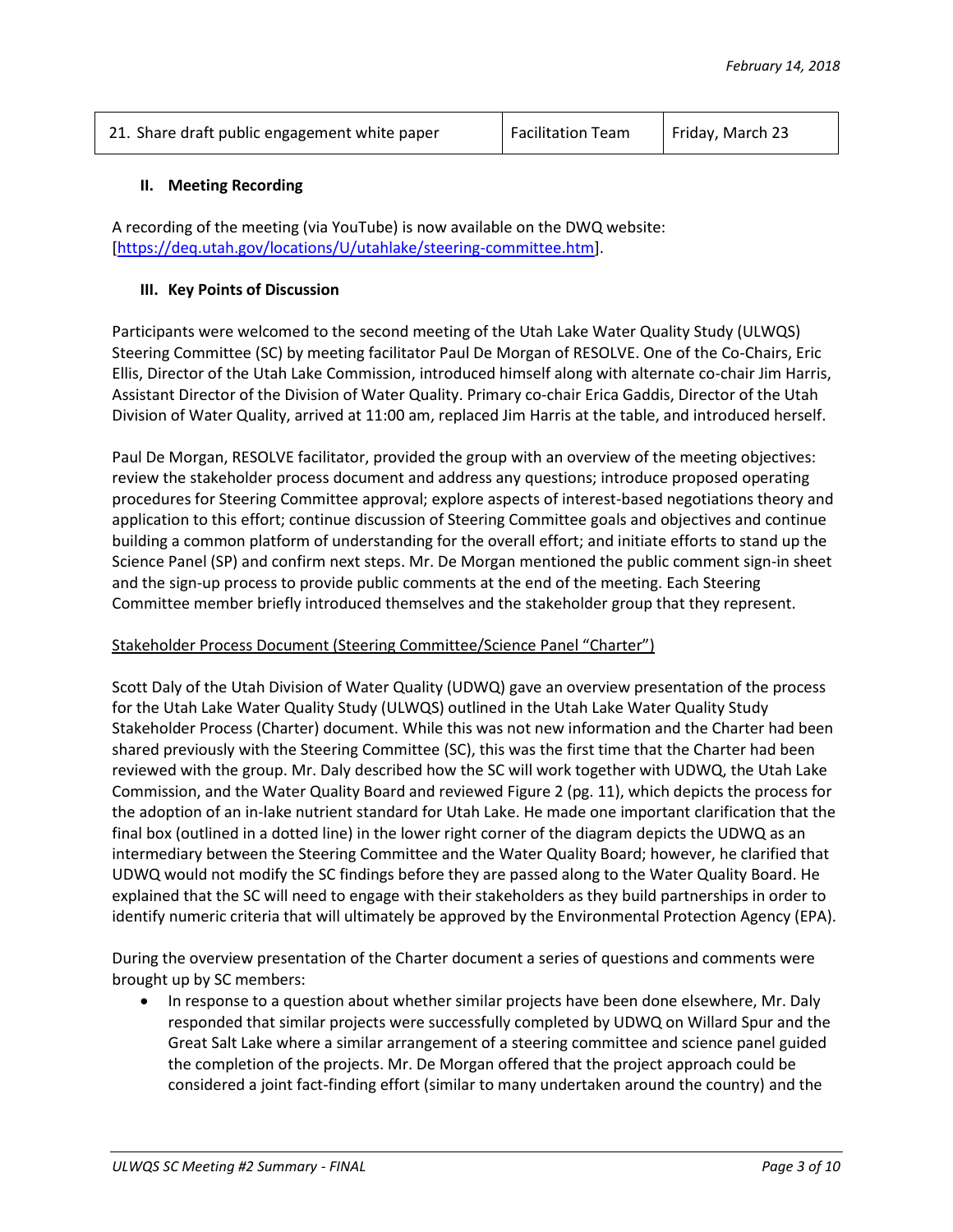Steering Committee may want to consider attempting to bring together the various institutions involved in water quality research on Utah Lake to pool information and resources.

• In response to an individual raising his hand in the public seating section of the room, Mr. De Morgan explained that the members of the public are asked to use the Public Comment period during Steering Committee meetings to convey thoughts to the group. The public is welcome to channel questions and comments through the SC member(s) that best represents their interest(s) or reach out to the Co-Chairs.

#### Introduction to Proposed Operating Principles

Paul De Morgan introduced and presented a draft set of Operating Principles for potential adoption by the SC. The document is consistent with the content of the Charter but includes additional content relevant to the day-to-day operation of the SC. The SC expressed their interest in adopting the Operating Principles as their own, once a series of edits have been made. The Facilitation Team committed to creating a redline version for review by the SC.

During Mr. De Morgan's presentation of the Operating Principles, the following discussion occurred:

- In response to a question about replacing alternate SC members that fail to participate in the ULWQS, Mr. Daly suggested that the intention of the Charter was for each primary SC member to have one alternate (the same alternate) throughout the ULWQS. If the alternate continually fails to attend meetings, the primary representative could suggest a replacement that would need to be approved by DWQ. It was noted that the alternates receive all communications sent to the SC.
- A discussion took place among the SC in response to the suggestion in the Operating Principles that the SC can decide to create work groups to tackle specific tasks during the ULWQS and SC members expressed their thoughts on who should be eligible to participate in work groups. One SC member asked whether alternate SC members could participate in work groups, which sparked a conversation about who should be eligible to participate in work groups. It was suggested that the SC should have discretion to decide who would be involved in specific work groups. Additionally, while work groups could seek the help of individuals from outside of the SC, the work groups should only be composed of SC members. Additionally, there was discussion regarding the potential value of work groups to help alleviate the work load placed upon the SP. Given that the SP would be largely voluntary, there is some concern that the SC might ask them to do too much and work groups may be able to alleviate some of this work load. Mr. De Morgan offered that the Facilitation Team would draft a redline version of the Operating Principles that would include greater detail about the potential composition of work groups and how they might interact with the SC and SP.
- There was a discussion around the processes outlined for decision making within the SC and the process of submitting recommendations to the Water Quality Board. There was a lengthy discussion of the proposed details defining decision making in the Operating Principles and the distinction between "procedural" and "substantive" recommendations. There were some differing ideas among the SC regarding how decisions (including minority opinions) should be passed from the SC to the Water Quality Board. Again, Mr. De Morgan suggested that the Facilitation Team could draft alternate language to tailor the Operating Principles to reflect the SC discussion. SC members appeared to agree this is something they would be interested in and the Facilitation Team should present an updated version for their review.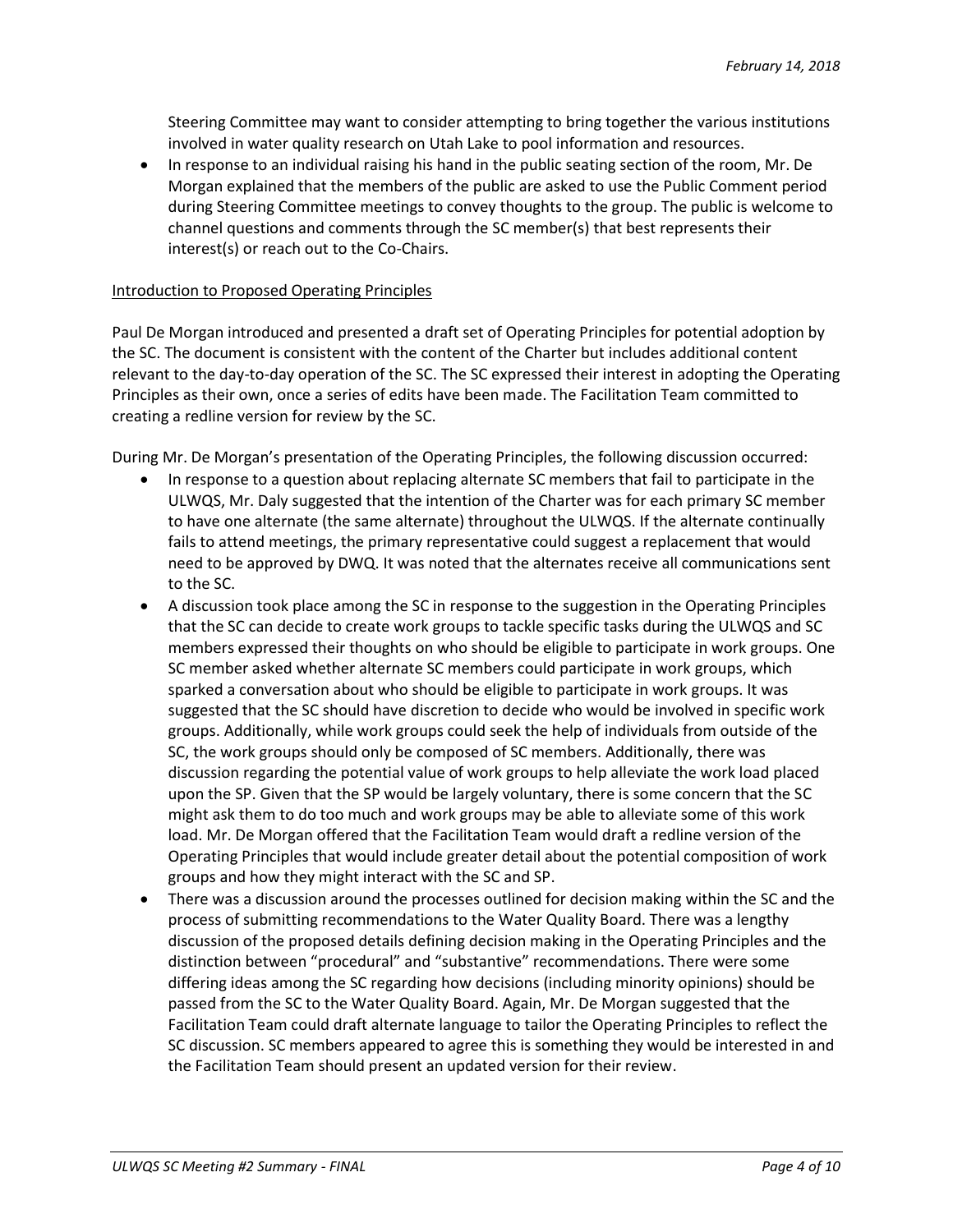#### Introduction to Interest-based Negotiations

Mr. De Morgan presented a primer on Interest-based Negotiations that was based in part on the book *Getting to Yes*. While not all of the principles presented in the primer apply perfectly to the ULWQS SC, the concepts are generally applicable and could be helpful to the SC. He presented the three dimensions of success (substance, relationships, and process) and stated that if one is not conscious of all three dimensions, a solution/agreement reached by the group may be difficult to implement. The basic concepts of interest-based negotiation are:

- 1. Focus on interests
- 2. Understand best alternative to a negotiated agreement (BATNA)
- 3. Consider multiple options
- 4. Use objective criteria and standards to persuade
- 5. Elevate options that provide joint gain
- 6. Build implementable agreements

There were no questions or comments in response to this presentation.

### Continuation of an Overview of Designated Beneficial Uses and Phases 2 and 3 of the ULWQS

As a continuation of the presentation given by Scott Daly (UDWQ) during Meeting #1, Erica Gaddis (UDWQ) presented a 2-page summary document [*Scope of Utah Lake Study: Site Specific Standards and Implementation*] created by UDWQ to clarify the functioning of the Clean Water Act and provide some context for Phases 2 and 3 of the ULWQS. This was distributed to the SC and the public at the meeting. Dr. Gaddis explained that UDWQ is mandated by the EPA to designate beneficial uses of all water bodies in Utah based on the actual uses that they provide for. She specified that all water bodies are required by the EPA to have wildlife and recreational beneficial uses. The state of Utah added agriculture and drinking water uses, although designation of these beneficial uses is not required for all water bodies. Dr. Gaddis explained that UDWQ has a one million dollar grant from the Water Quality Board to complete the whole project. She stated that it would be important to leverage other funds available and join forces with other groups involved in Utah Lake-related research.

During Dr. Gaddis' presentation, a series of questions were raised and a discussion ensued. The main questions and discussion points are listed below:

- In response to a question regarding the potential beneficial use change from 2B to 2A in Utah Lake, Dr. Gaddis explained that the beneficial use designation and numerical criteria for *E. coli* would change to reflect the actual recreational use of Utah Lake that includes primary contact recreation. She continued to explain that the state is attempting to solve the *E. coli* problem, given that the *E. coli* issue appears to be fairly localized in certain areas of the lake. A follow-up comment from the SC suggested it is important to differentiate the process of potentially changing the beneficial use from 2B to 2A from the scope of the ULWQS. Dr. Gaddis reaffirmed this sentiment and the group agreed it would be important to publicize the distinction in public engagement efforts. The change in beneficial use and the *E. coli* numeric criteria are somewhat unrelated to the ULWQS objectives, although it was pointed out that there may be indirect connections between nutrients and *E. coli* concentrations.
- An additional question regarding the change from 2B to 2A and how it will affect the lake closure/warning signage utilized by the Utah Health Department was briefly discussed before Mr. De Morgan clarified that the Charter of the ULWQS specifies a focus on the role of nutrients in supporting Utah Lake's beneficial uses. Given that there is no nutrient criteria for beneficial uses, the change from 2B to 2A is somewhat unrelated to the ULWQS.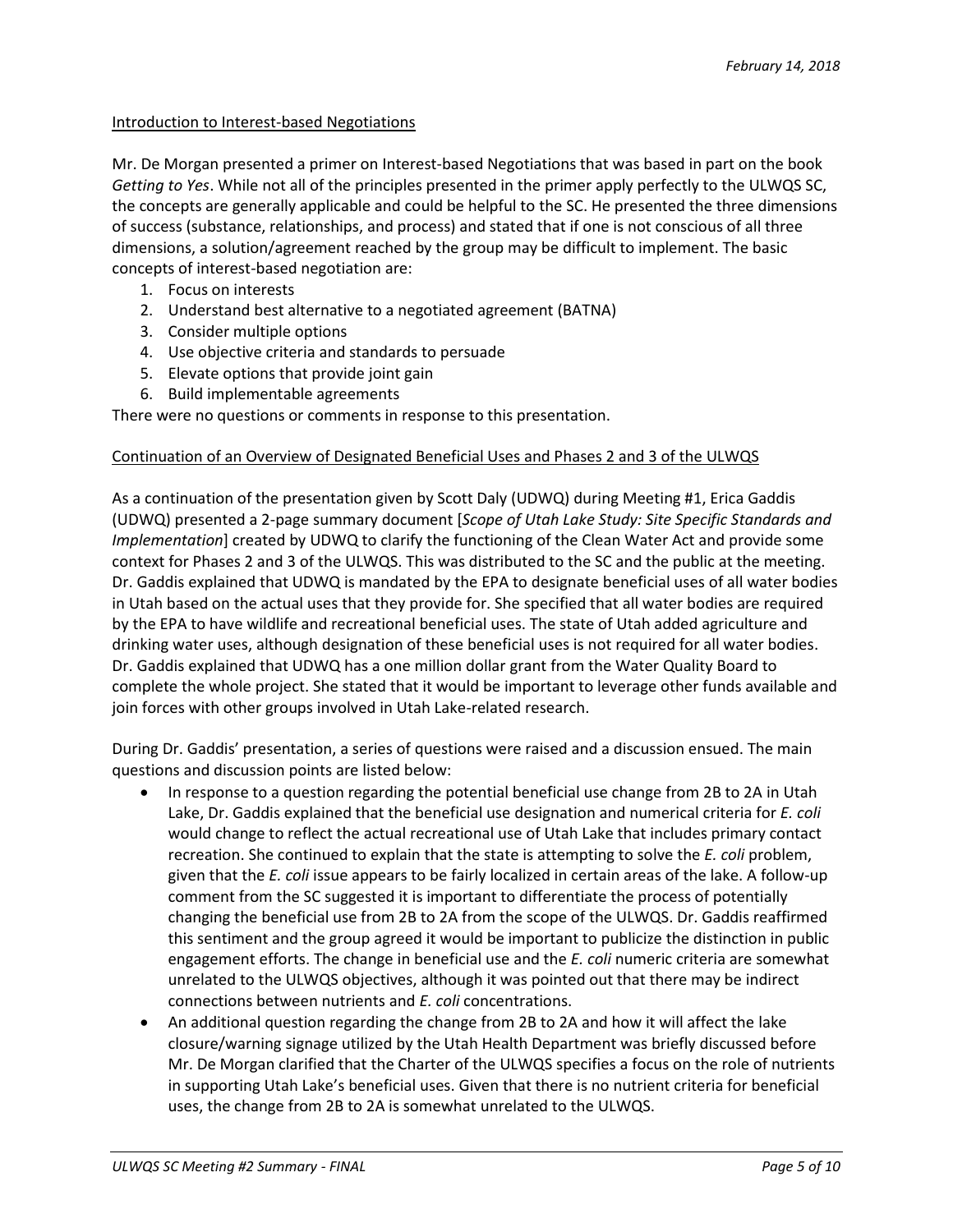- A discussion ensued regarding whether or not the SC should work solely on Phase 2 of the ULWQS and Phase 3 should commence only after in-lake nutrient criteria are established. Dr. Gaddis explained that the standard process is to wait to explore implementation (Phase 3) until after the criteria is established (Phase 2) and UDWQ's initial plan was to wait to begin Phase 3 until Phase 2 is completed. The implementation of the in-lake nutrient criteria is not scheduled until the year 2030 and cost and feasibility analyses are generally done as close to actual implementation as possible so that the analyses reflect current conditions. However, Dr. Gaddis stated that if the SC so desired, it could be possible to blend Phase 3 into Phase 2.
- Dr. Gaddis went on to explain that the goal of the study is to identify in-lake nitrogen and phosphorus standards, which would result in algae concentrations that reflect the desires and needs of the public and aquatic life. A follow-up question asked who would pay for achieving that nutrient concentration and whether it would be possible to target a lower concentration if it proved to be more cost-effective. This question, along with follow-up comments, represented a sentiment that a cost analysis would be an important component of Phase 2. One SC member expressed that cost information is necessary in order to define "what the lake is now." At a minimum, it was suggested that the SP will want to define (and quantify) the current sources of nutrients in the development of nutrient criteria. Dr. Gaddis expressed a concern for using too much of the project budget on cost analyses, particularly when cost analyses are only relevant for a couple of years after they are completed.
- In response to a question about how input nutrient loads would be regulated, Dr. Gaddis explained that while the in-lake nutrient criteria would be a concentration, the inputs would be regulated as loads and calculations of resulting in-lake concentrations would be based on a determined lake volume. Given that some inputs are seasonal and concentrations may vary, focusing on loads would be more appropriate.
- As a follow up to the question of whether Phase 3 should commence during Phase 2, it was suggested that the SC should be part of both Phase 2 and Phase 3 though it would involve a longer time commitment by the SC. Going around the table, all SC members expressed their willingness to extend their participation an additional 2 to 3 years beyond the initial 3-year commitment. However, several SC members expressed their approval of the UDWQ process to wait to explore implementation until the target (concentration) is established. Additionally, a concern that factoring the feasibility of implementation into the process of establishing nutrient criteria could lead to the misinterpretation of results and scientific information.
- Mr. De Morgan commented that the SP could help to answer "what the lake is now," but posed the question of whether primers (presentations) on the legal and management constraints (and possibly other items) are necessary first. One responder clarified that while legal and management constraints could potentially change, ecological constraints do not change and therefore a primer on shallow lake ecology may be the most pressing. It was suggested that the SP may also benefit from the various "primers" presented to the SC to address knowledge gaps and establish a common knowledge base.
- Some expressed the sentiment that it is important to provide clear direction to the SP so the questions they are charged with are focused in order to avoid going down "rabbit holes."
- In response to a question regarding the availability of widely-accepted documents relevant to the ULWQS that would not need to be vetted by the SC/SP prior to review, Dr. Gaddis responded that UDWQ is preparing a summary report of existing information, although it will not be a peer-reviewed document. It was suggested that the SC might charge the SP with evaluating existing information and rating the credibility of each document. However, first the criteria for credibility would need to be established. At the suggestion of one member, Dr.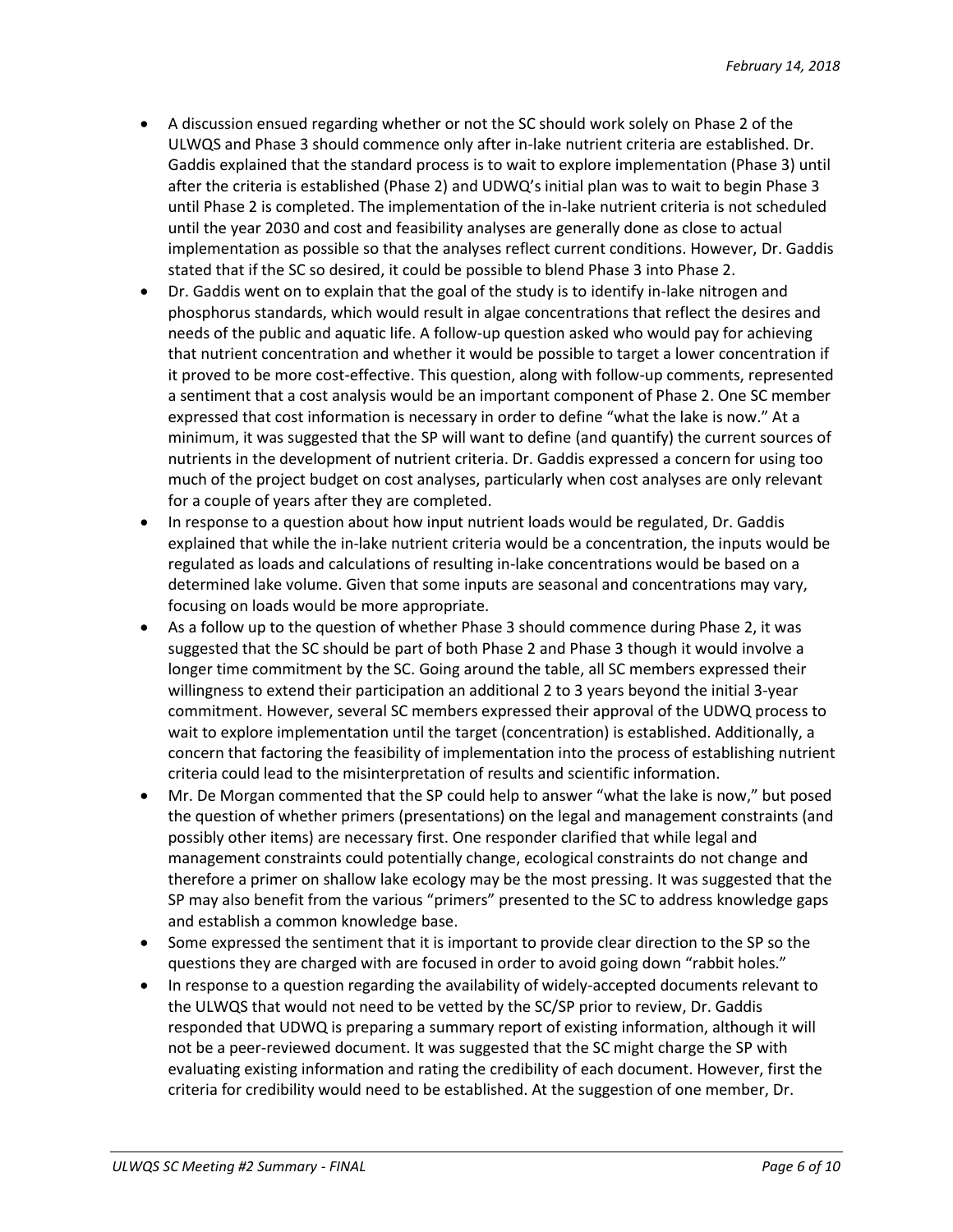Gaddis agreed that UDWQ could create a select list of publications (~5) as a priority list of documents for review by the SC. There was support for this idea.

 The SC agreed that they have a pretty good idea of the list of questions that they want to SP to answer; however, they recognize that not all of the questions can be identified now. There was agreement that it would be prudent for the SC to move to seat the SP as soon as possible.

#### Initial Discussion on Standing up the Science Panel

Scott Daly, UDWQ, gave a short presentation on the SP, its purpose, objectives and duties, the list of disciplines that should be represented, and the criteria for membership. The list of expertise (taken from the Charter document) includes:

- **•** Limnology
- Biogeochemistry
- Phycology
- Nutrient cycling
- Hydrodynamic modeling/hydrology
- Water quality modeling
- Aquatic ecology
- Fisheries management
- Water quality criteria development
- Wetland science

The criteria for SP membership was presented and the slides will be made available on the UDWQ website. Additionally, the criteria for membership will be explicitly laid out in a nominations process document to be created by the Facilitation Team/UDWQ and shared with the SC. Summaries of questions and discussions are provided below:

- It was pointed out that toxicology may be a discipline that is missing from the list of expertise to be represented on the SP. Additionally, it was pointed out that as the project moves into the implementation phase, both engineering and economics would be areas of expertise that could be extremely beneficial to the SP. However, it was pointed out that this expertise may not need to be a part of the SP and an engineer and economist could be contracted to support the efforts of the project on an "as needed" basis.
- An extensive discussion ensued regarding the criteria for SP membership, including the terms "unbiased" and "independent." The term "objective" was suggested in place of "unbiased" and the SC agreed that it is the more appropriate term. There was significant confusion regarding what "independent" means and where the peer-review process fits into the SP and work products that come out of the SP. An initial suggestion that "independent" means that candidates for the SP could not be affiliated with the organizations represented on the SC. However, given that this would theoretically remove all scientists from USU and BYU due to their affiliation with the Academic SC members, the group agreed to use the language: "objective and preferably independent" to allow for the potential consideration of candidates affiliated with the organizations represented on the SC. This change in the criteria language will allow the SC to generate a larger list of qualified candidates to achieve the best SP possible. Mr. De Morgan suggested that one way to include qualified individuals on the SP who are closely affiliated with the SC (e.g., UDWQ) would be for them to serve as Ex Officio SP members. As Ex Officio members, they would be able to work together with the SP, but they would not be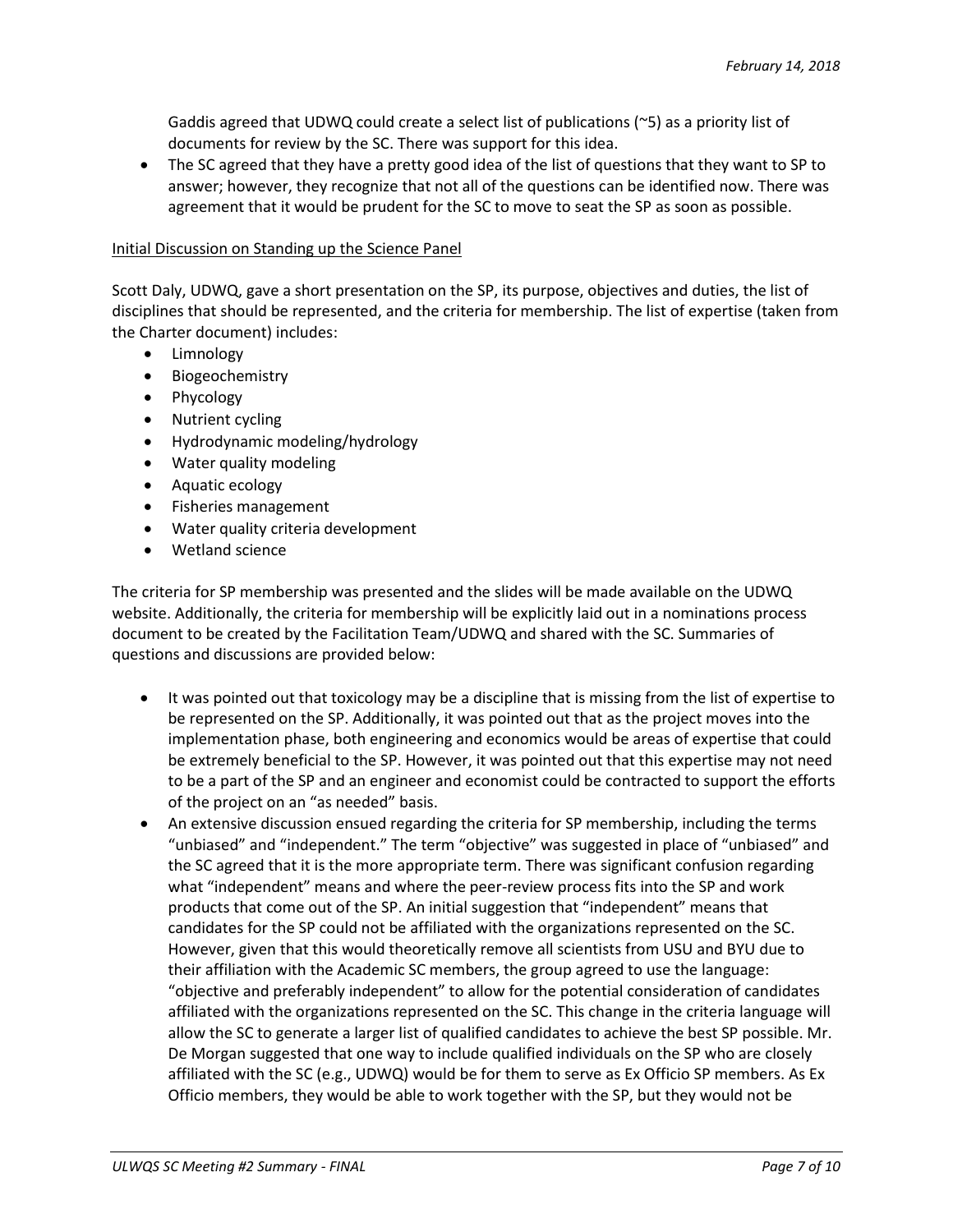granted a vote in decisions or recommendations to be made by the SP. Steering Committee members seemed to be interested in this as an option to consider.

- Additional discussion ensued regarding the eligibility of SP members to perform contracted scientific work during the ULWQS. Comments were made regarding potential conflict of interest for SP selecting the contractor to perform such work and whether state procurement rules might dictate who would be eligible. UDWQ committed to researching state procurement rules.
- There appeared to be some confusion over the "recent peer-reviewed publications" criteria presented in Mr. Daly's presentation. Some SC members seemed to think that this referred to a peer-review process for products that come out of the SP and there may need to be some clarification on the subject. This would be clarified in the SP nominations process document to be created by the Facilitation Team and UDWQ following this meeting.

## **IV. Public Comments**

At the end of the meeting there was a short public comment period for members of the public to share brief perspectives with the Steering Committee. Three individuals provided comments:

Dan Potts (Salt Lake Fish and Game Foundation) referenced the comments he made at the end of Meeting #1 and stated that he is unencumbered and willing to be involved in the ULWQS as either a SC or SP member.

Susan Sims (Conservation Chair for the Utah Native Plant Society) expressed a concern that the ULWQS is not actively communicating with state agencies involved in planning and development projects adjacent to Utah Lake and in the Utah Lake watershed. There is potential for destruction of riparian vegetation and wetland areas adjacent to the lake that would occur prior to 2030 when implementation of the nutrient criteria would need to be completed. She stressed the need for communication between the state agencies and the counties to avoid these potential impacts to Utah Lake.

David Richards (Oreo Helix Consulting/Wasatch Front Water Quality Council) mentioned that if scientists from the Netherlands are the most qualified shallow lake ecologists, that maybe they could participate in the SP via Go To Meeting. This may be more feasible and would cut down on the cost of bringing them out to Utah for meetings.

### **V. Participation**

### **Meeting Participants (Name, Organization – Stakeholder Interest):**

- Jon Adams, Timpanogos Special Service District POTW
- Gary Calder, City of Provo Municipal
- Eric Ellis, Utah Lake Commission Co-Chair
- Erica Gaddis, Utah Division of Water Quality Co-Chair
- Jason Garrett, Utah County Health Department Public Health
- Heidi Hoven, Audubon Society Conservation and Environment
- Chris Keleher, Utah Department of Natural Resources Recreation, Fishing and Sovereign Lands
- Jay Montgomery, Utah County Stormwater Association Stormwater
- Jay Olsen, Utah Department of Agriculture and Food Agriculture
- Dennis Shiozawa, Brigham Young University Academia
- Garrett Smith, Utah Lake Water Ski Association Recreation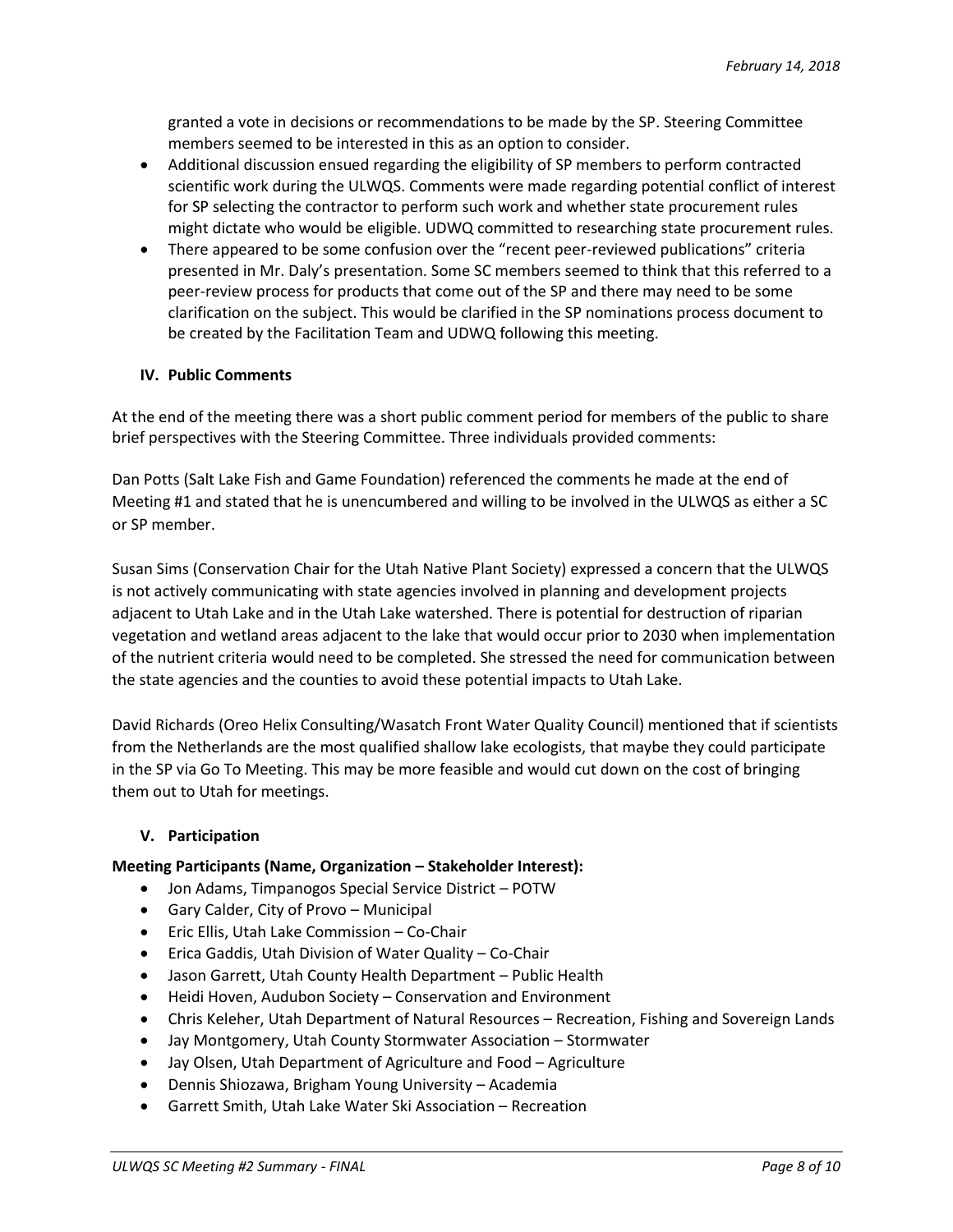- Brad Stapley, Springville City Municipal
- Jesse Stewart, Salt Lake City Department of Public Utilities Agriculture/Water Rights/Water Users
- George Weekley, US Fish and Wildlife Service Fish and Wildlife
- Neal Winterton, City of Orem Municipal
- Gerard Yates, Central Utah Water Conservancy District Water Management of Utah Lake

## **Alternate Steering Committee Members Present (Name, Organization – Stakeholder Interest):**

- Laura Ault, Division of Forestry, Fire and State Lands Recreation, Fishing and Sovereign Lands
- David Barlow, Timpanogos Special Service District POTW
- Craig Bostock, Utah County Health Department Public Health
- Sam Braegger, Utah Lake Commission Utah Lake Commission
- Chris Cline, US Fish and Wildlife Service Fish and Wildlife
- Todd Frye, Bonneville Sailing Club Recreation
- Juan Garrido, Springville City Municipal
- Jim Harris, Utah Division of Water Quality Water Quality
- Dave Norman, Lehi City Municipal
- Cory Pierce, Spanish Fork City Municipal
- Mike Rau, Central Utah Water Conservancy District Water Management of Utah Lake
- Travis Taylor, Utah County Storm Water Association Stormwater

### **Observers Present:**

- Brett Clark, University of Utah
- Chris Haight, Salt Lake County Watershed
- Jon Hilbert, Jordan Valley Water Conservancy District
- Theron Miller, Wasatch Front Water Quality Council
- Dan Potts, Salt Lake Fish and Game Foundation
- David Richards, Oreo Helix Consulting
- Susan Sims, Utah Native Plant Society

### **State of Utah Staff Present:**

- Carl Adams, Utah Division of Water Quality
- Scott Daly, Utah Division of Water Quality

### **Facilitation Team:**

- Paul De Morgan, RESOLVE
- Dave Epstein, SWCA